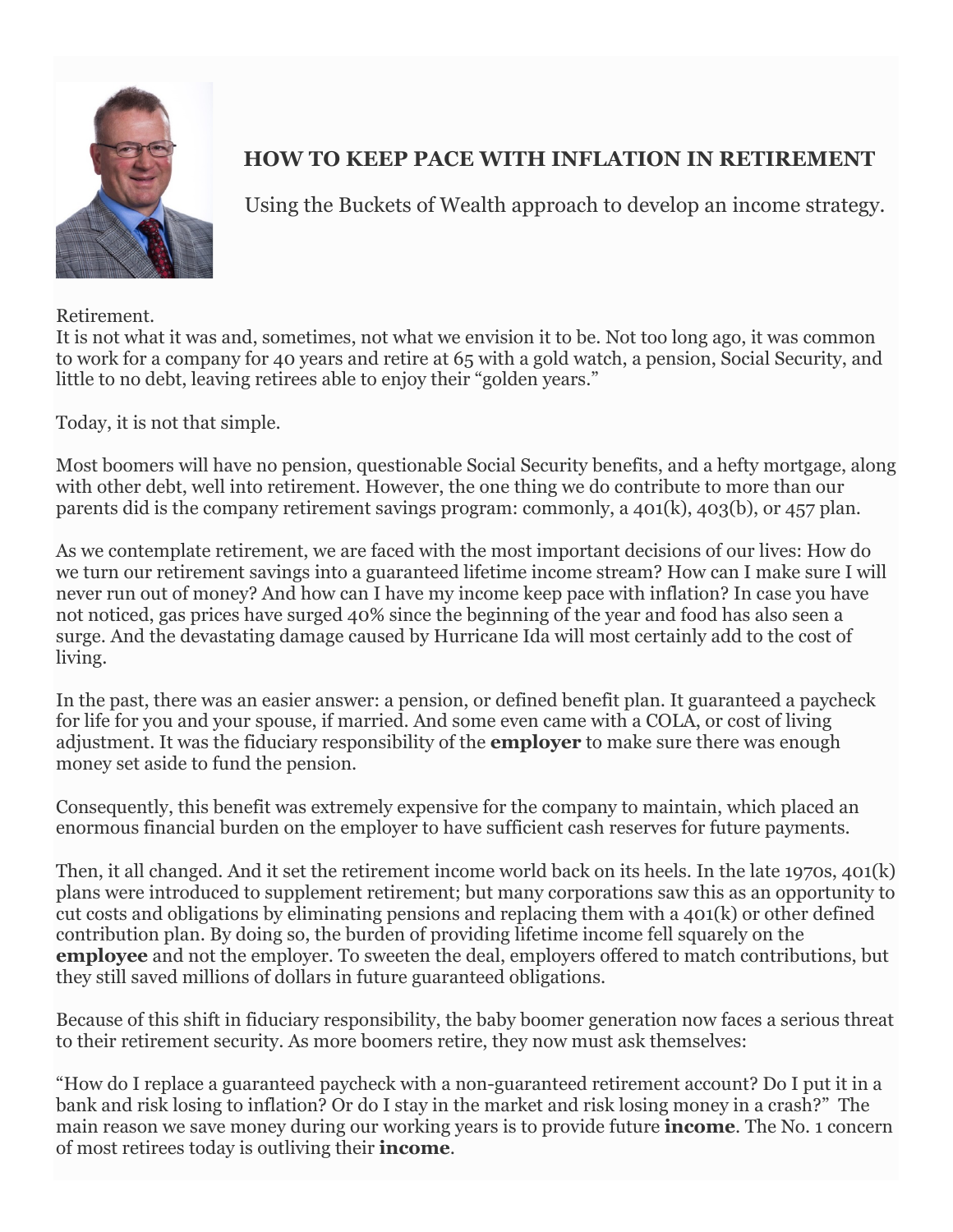Either way, the biggest fear we have today is not dying too soon but living too long and running out of money. So, how do you walk the line between safety versus return, risk versus reward, and guarantees versus opportunities?

How can we have our cake and eat it too?

What if there was a way to participate in some of the market upside and ignore the market downside? What if we could potentially make money when the market gained but hold steady when it inevitably retreated?

Hold that thought for a moment.

Think of your overall retirement plan as a three-legged stool with your pension, Social Security, and retirement savings as the legs. Social Security and your pension provide a source of guaranteed income — your plan's foundation. And your retirement accounts provide supplemental income needed to offset inflation. Perfect, right?

Unfortunately, as mentioned earlier, most of us no longer have pensions; the stool has become unstable, and we now must place a heavier burden on our retirement savings to replace our pension **and** provide an inflation hedge. It has now become our job not only to save money but to guarantee an income to replace our lost pensions.

So how can we accomplish such a daunting task? Try thinking of your retirement savings account in terms of Buckets of Wealth. Each bucket serves a different purpose: income, inflation, emergencies, and travel, or the FUN bucket as I like to call it.

When you break your savings down in these terms, developing a plan of action can be easier, since most of us are visual learners. And since the income bucket is No. 1 on the list and the ultimate reason we save during our working years, it's the first item you need to fund by replacing your earned income with a lifetime sustainable paycheck every month, that can also have the potential to keep pace with inflation.

Now, the big question is this: If we save for income, and outliving our income is the number one concern, what is the only savings vehicle that can guarantee an income we can never outlive?

Remember when I said hold that thought?

Well, the answer could be a fixed index annuity. Fixed meaning that your investment, plus any index gains, are **protected against market fluctuations** to never lose money. Index meaning that stock market indices, like the S&P 500, are used to calculate **index credits** only, based on a formula determined by the company issuing the annuity. And some versions can even guarantee you an income for life, so you could create your own "personal pension plan".

Over the last 20 years, I have found that fixed index annuities can offer most of what retirees are looking for in a more secure retirement: upside potential, no downside market risk, and optional income for life. It can be a solid addition to the income bucket and allow the inflation bucket to grow.

But, like any financial product, index annuities can be complicated, and they may not be for you. So, do your homework, establish your income goals, and speak to a financial professional who can help build your very own plan to gain greater financial confidence and added peace of mind in retirement. It is your retirement, so take control.